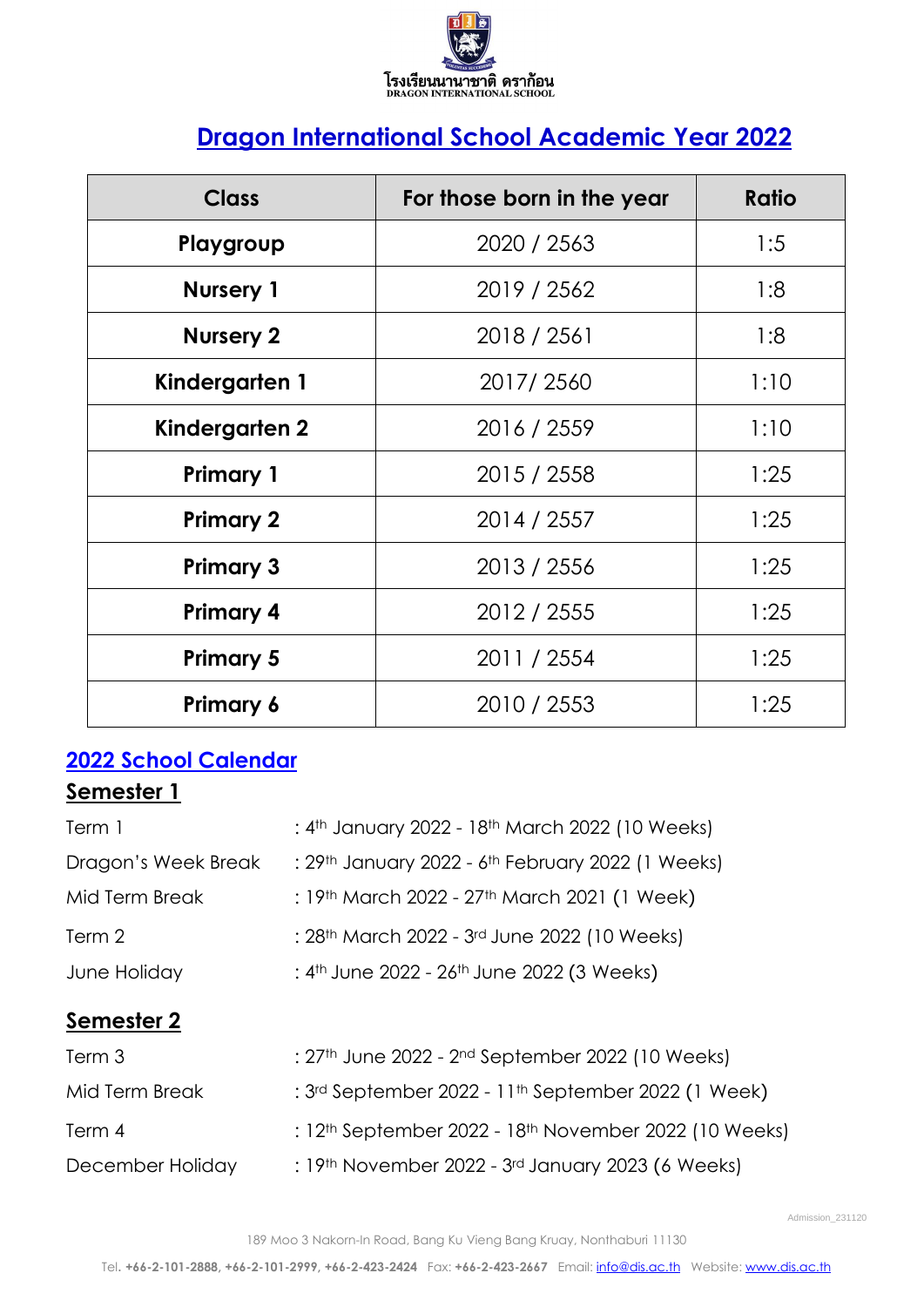

# **Curriculum**

Based on the Singapore Ministry of Education Kindergarten Curriculum. A Curriculum Framework for Kindergartens in Singapore "Nurturing Early Leaners". The Desired Outcomes of Preschool Education, by the end of their education in kindergarten, children should:

- $\triangleright$  Be willing to share and take turns with others
- $\triangleright$  Know what is right and what is wrong
- $\triangleright$  Be able to relate to others
- $\triangleright$  Be curious and able to explore
- $\triangleright$  Be able to listen and speak with understanding
- $\triangleright$  Be comfortable and happy with themselves
- ➢ Have developed physical coordination and healthy habits
- ➢ Love their families, friends, teachers and school

# **Overview of the Kindergarten Curriculum Framework**



Admission\_231120

189 Moo 3 Nakorn-In Road, Bang Ku Vieng Bang Kruay, Nonthaburi 11130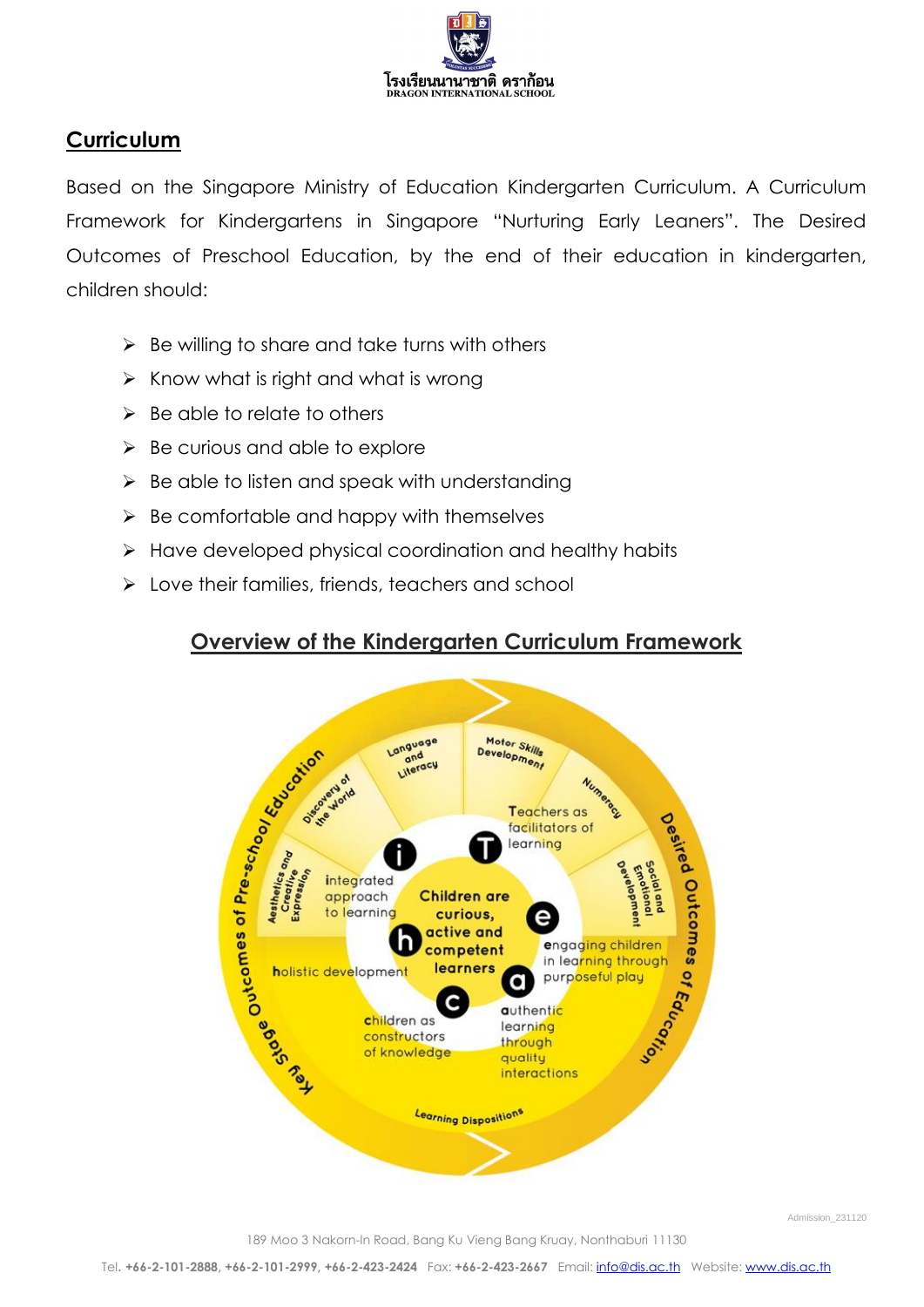

## **iTeach Principles**

The iTeach Principles guide the planning, designing and facilitation of meaningful and appropriate learning experiences for young children. These principles are identified based on findings from local and international research on how children learn and develop as well as good practices evident in pre-school settings in Singapore (refer to Annex for theories and research that underpin the principles). These are critical considerations of a quality kindergarten curriculum. The iTeach principles are:

- ➢ **i**ntegrated approach to learning
- ➢ **T**eachers as facilitators of learning
- ➢ **e**ngaging children in learning through purposeful play
- ➢ **a**uthentic learning through quality interactions
- ➢ **c**hildren as constructors of knowledge
- ➢ **h**olistic development

**Learning Dispositions:** Perseverance

- Reflection
- **Appreciate**
- Inventiveness
- Sense of curiosity and wonder
- Engagement

#### **Enrolment Requirements**

- 1. Completed Enrolment Form
- 2. 2 x Photos: 1-inch x 1.5 inch
- 3. Copy of Birth Certificate/Passport
- 4. Copy of ID Cards/Passport of Parents
- 5. Copy of Thai Household Registration (Student and Parents)
- 6. Applicant's school transcripts/records for the previous school (If entering Primary 1)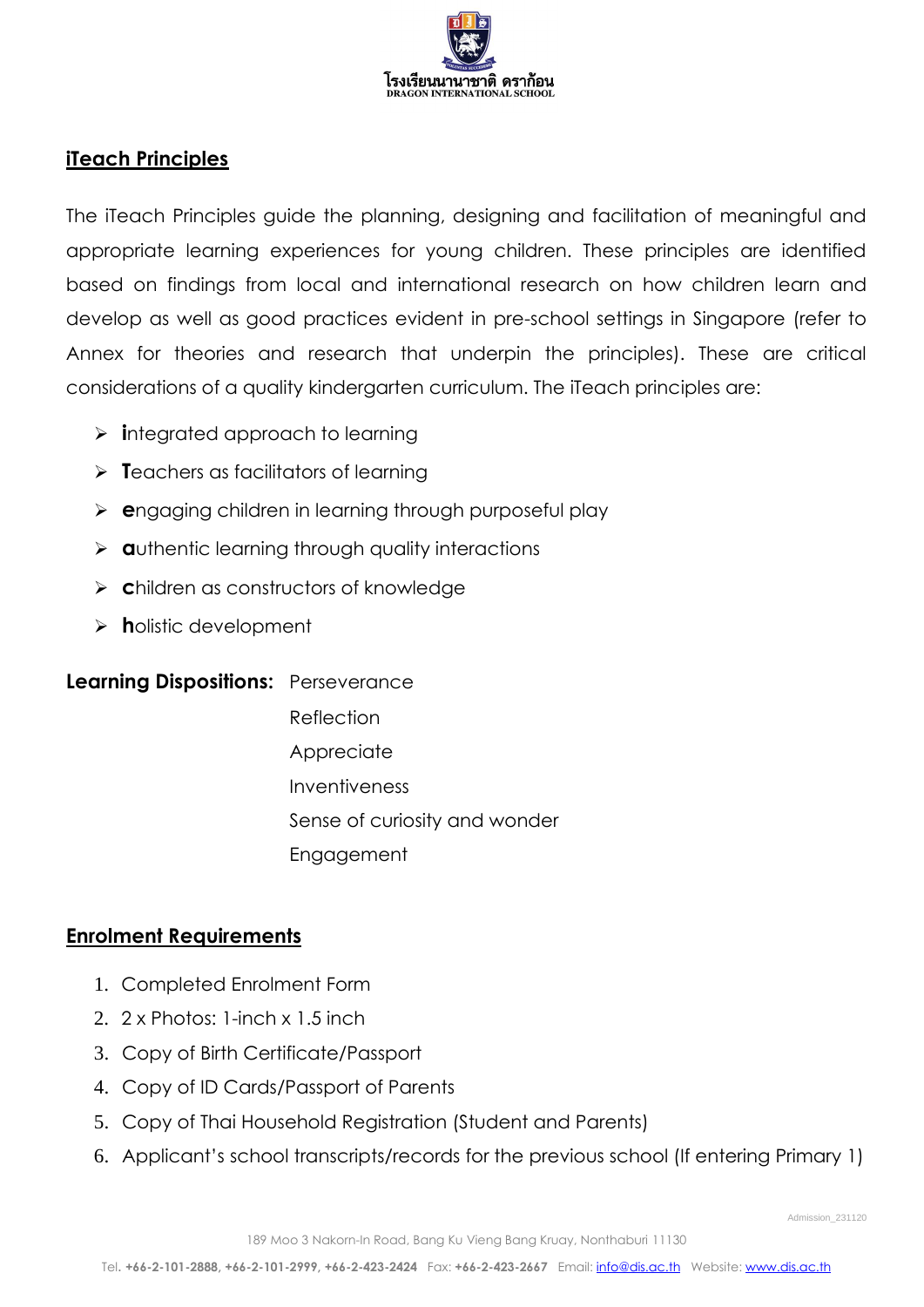

## **School Information**

- **Course:** Each term will consist of 10 school weeks
- **Pick up/drop off students:** Students are to be dropped off and picked up at each designated area.
- **Health and Safety:** Please make sure all information is clearly recorded on the enrolment form for the teachers to be advised of your child's specific needs.
- **Uniform:** Please check the class schedule. All students are required to wear their school uniform daily. If any class is scheduled to have P.E. lessons, the students are required to wear their P.E attire. For safety purposes, all students should wear socks and shoes with their uniform.
- **Sleeping Bag:** Students in Playgroup to Nursery are required to bring their clean sleeping bags on every Monday and it will be returned on every Friday for washing.

**Things to prepare:** *(Please make sure all items are named with the child's nickname in English.)* 

- spare set of home clothes**,** pajamas**,** undergarments, sandals and P.E uniform
- At least 3 packets of milk per day
- easy drinking water bottle
- small towel for showers
- personal items such as body soap or lotions, mosquito repellant, diapers, etc.
- toothbrush, toothpaste and plastic mug preferably to be kept in a recycled cloth bag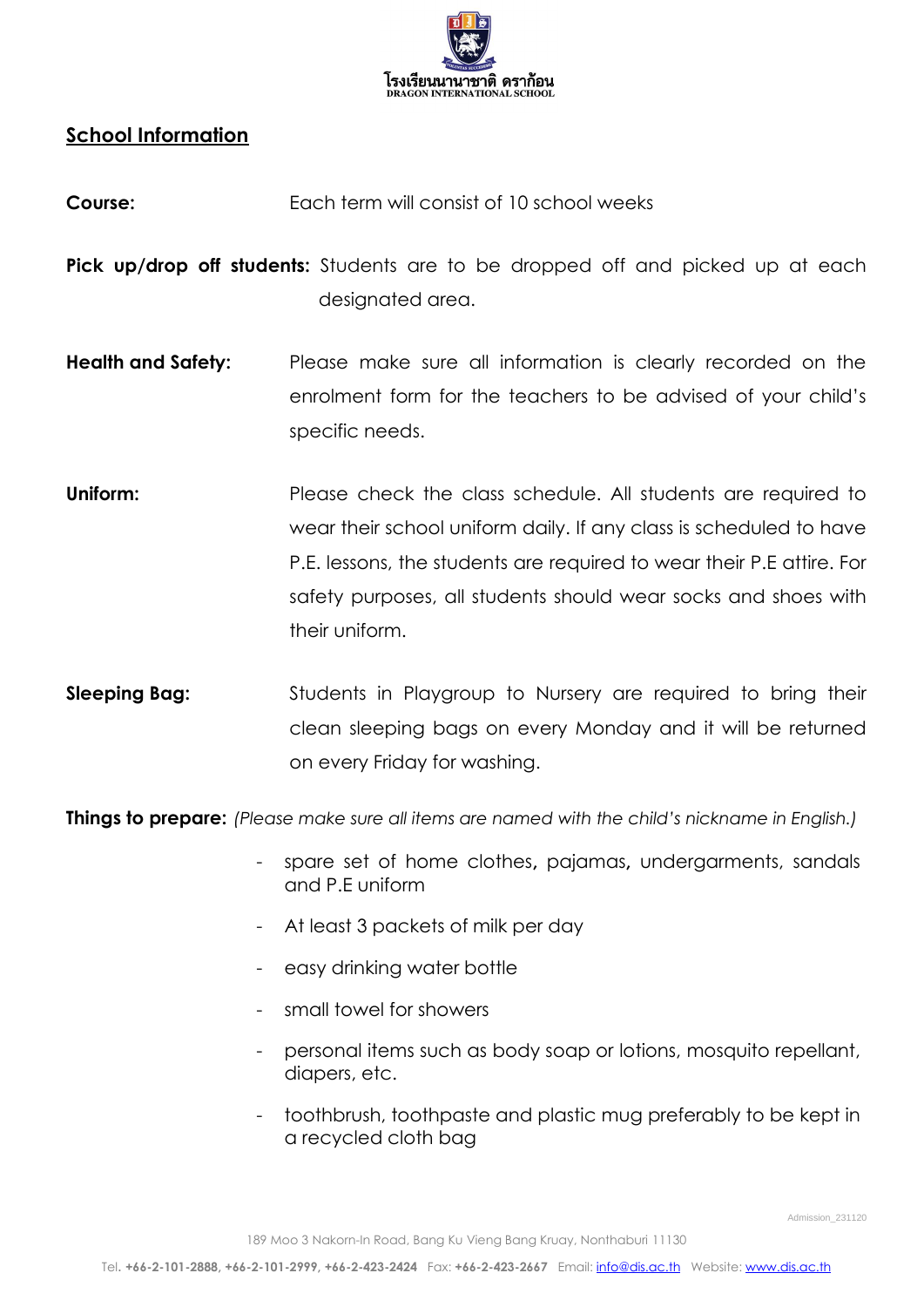

## **School Fees Policy**

Tuition fees are set by the School Board of Advisors. Fees are payable in advance. Further details are available from the school office.

- 1) Fees paid are **Non-refundable** and **Non-transferable**.
- 2) Tuition fees are still payable should the child be absent due to illness or contagious diseases such as Covid-19, Measles, Mumps, Chicken Pox, Hand Food Mouth Diseases (HFMD), etc. or holidays. If the school is closed due to the act of God or uncontrollable circumstances or for the safety of the students, there will be no replacement for those days the school is closed.

#### 3) **The Tuition Fee and Overdue Payment**

3.1 The tuition fee is payable on a termly basis. Invoices are sent out in advance of the new term. Payment is to be made by the due date as stated on the invoice.

**Payments made after the due dateissubjectedto1%per week late payment Charge** and the final deadline for tuition payment including late charges is the first day of term in order for children to be admitted to class.

3.2 Overdue tuition fees would deny students' enrolment in the school activities.

#### 4) **Due Date for each term is as follow:**

|            | Term 1: | Due on 30 <sup>th</sup> November | Term 3: | Due on 31st May                |            |
|------------|---------|----------------------------------|---------|--------------------------------|------------|
| Semester 1 |         |                                  |         |                                | Semester 2 |
|            | Term 2: | Due on 28 <sup>th</sup> February | Term 4: | Due on 30 <sup>th</sup> August |            |

#### 5) **Discounts on Tuition Fees will apply for parents, who prepay in:**

- 1 Semester (1%)
- 2 Semester (2%) 1 Year
- 4 Semester (3%) 2 Years

\*\*Special fee reduction for Siblings 2.5% and Twins 5%